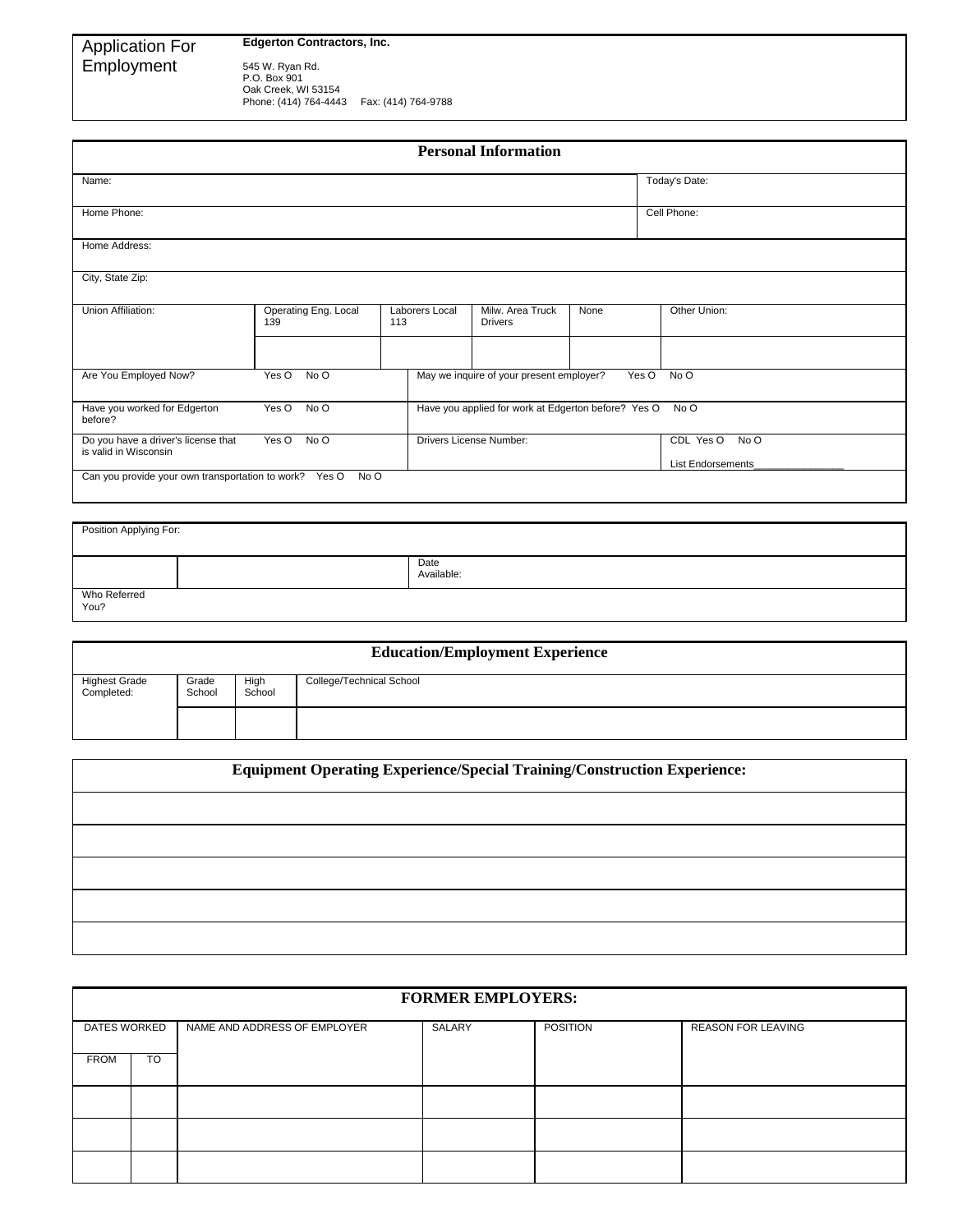## **Affirmative Action Survey**

The following information will be treated as confidential. Failure to provide this information will not jeopardize or adversely affect any consideration you may receive for employment.

Government agencies require periodic reports on sex and ethnicity of applicants. This data is for analysis and affirmative action only.

Gender (Check One):

O Male

O Female

Race/Ethnic Group:

- O White
- O Black
- O Hispanic
- O American Indian/Alaskan Native
- O Asian/Pacific Islander

## **SPECIAL EMPLOYMENT NOTICE TO DISABLED VETERANS, VIETNAM ERA VETERANS, OTHER PROTECTED VETERANS, AND INDIVIDUALS WITH PHYSICAL OR MENTAL HANDICAPS:**

Government contractors are subject to Section 402 of the Vietnam Era Veterans Readjustment Act of 1974 which requires that they take affirmative action to employ and advance in employment qualified disabled veterans and veterans of the Vietnam Era, and other eligible veterans, and Section 503 of the Rehabilitation Act of 1973, as amended, which requires government contractors to take affirmative action to employ and advance in employment qualified handicapped individuals, and the Jobs for Veterans Act.

If you are a special disabled veteran, a Vietnam Era Veteran, recently discharged veteran or other protected veteran, or have a physical or mental handicap, you are invited to volunteer this information. The purpose is to provide information regarding proper placement and appropriate accommodation to enable you to perform the job in a proper and safe manner.

If you wish to be identified, please sign below.

- O Handicapped Individual
- O Special Disabled Veteran
- O Vietnam Era Veteran
- O Recently Separated Veteran Date of Discharge
- O Other Protected Veteran

Please see reverse side for definitions.

| Signed:               |  |
|-----------------------|--|
| Printed Name:         |  |
| Position applied for: |  |
| Date:                 |  |
| $@0000$ $\Box$        |  |

©2009 Edgerton Contractors, Inc.